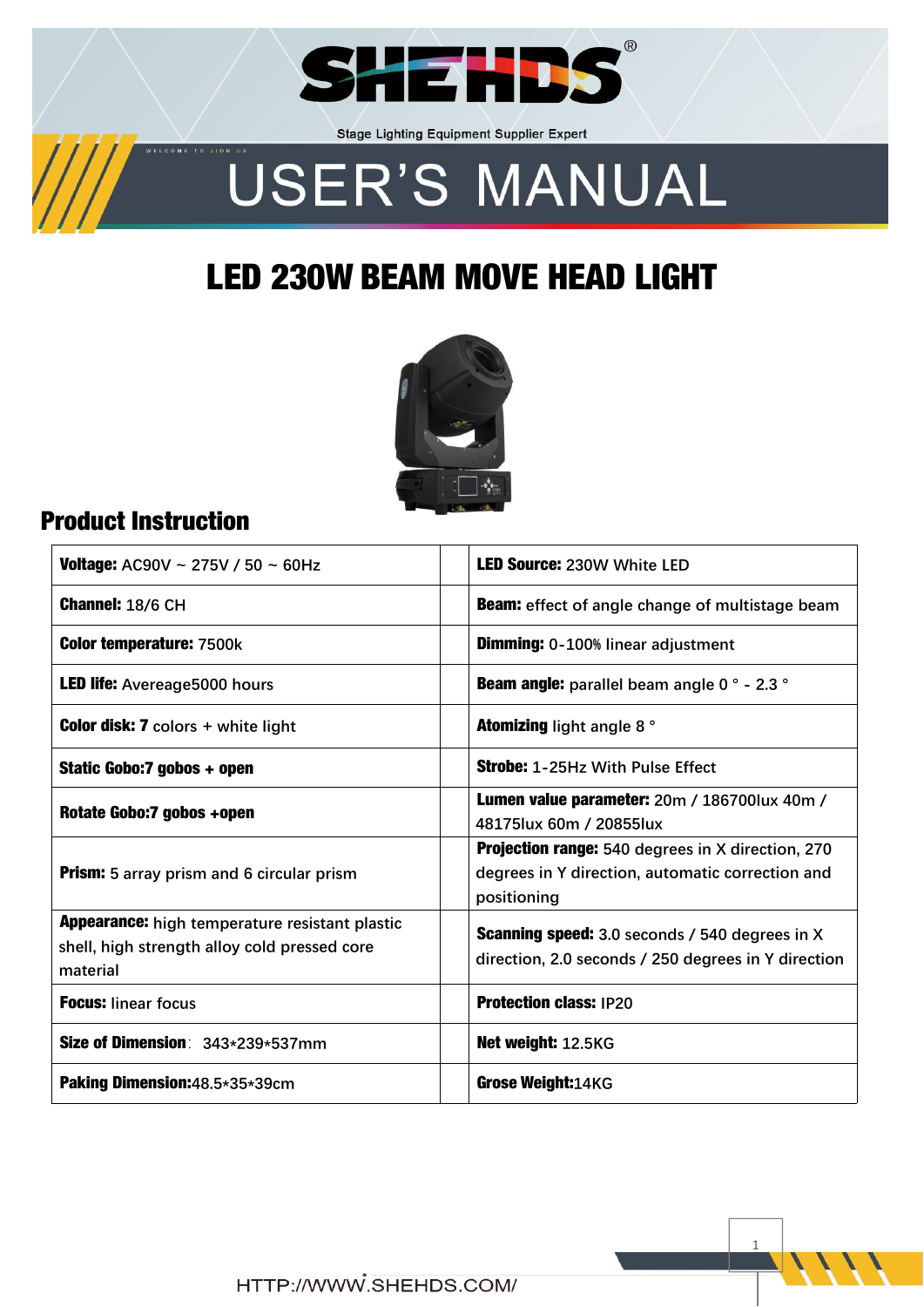## Display description

#### A. software features:

**1. LCD 650000 color touch TFT interface, convenient operation, beautiful interface.**

**2. The two operation modes ofphysical button and touch are completely independent and can be used in combination.**

- 3. All operations can be completed independently with physical keys.<br>4. All operations can be completed by touching independently
- 
- **5. All operations can be completed by mixing physical keys and touch mode.**

#### B. high intelligence

**For example: during reset, check whether hall and optocoupler are wrong and give a prompt.**

#### C.reset calibration (zero calibration)

**X axis, Y axis, color wheel, pattern disk**

## Cable connection (DMX)

**IMPORTANT: The wires must not make contact with each other orwith the metal casing of the connectors. The casing itself must be connected to the shield braid and to pin 1 of the connectors.**



3-PIN XLR

 $20$ 

2: Data (-)

 $3: Data (+)$ 

## 2.4 DMX-512 connection with DMX terminator

**For installations where the DMX cable has to run a long distance or is in an electrically noisy environment, such as in a discotheque, it is recommended to use a DMX terminator. This helps in preventing corruption of the digitalcontrol signal by electrical noise. The DMX terminator is simply an XLR plug with a 120 resistor connected between pins 2 and 3,which is then plugged into the output XLR socket of the last fixture in the chain. Please see illustrations below.**



 $O<sub>3</sub>$ 

 $O<sub>2</sub>$ 

DMX-

3-PIN XLR

2  $\vert$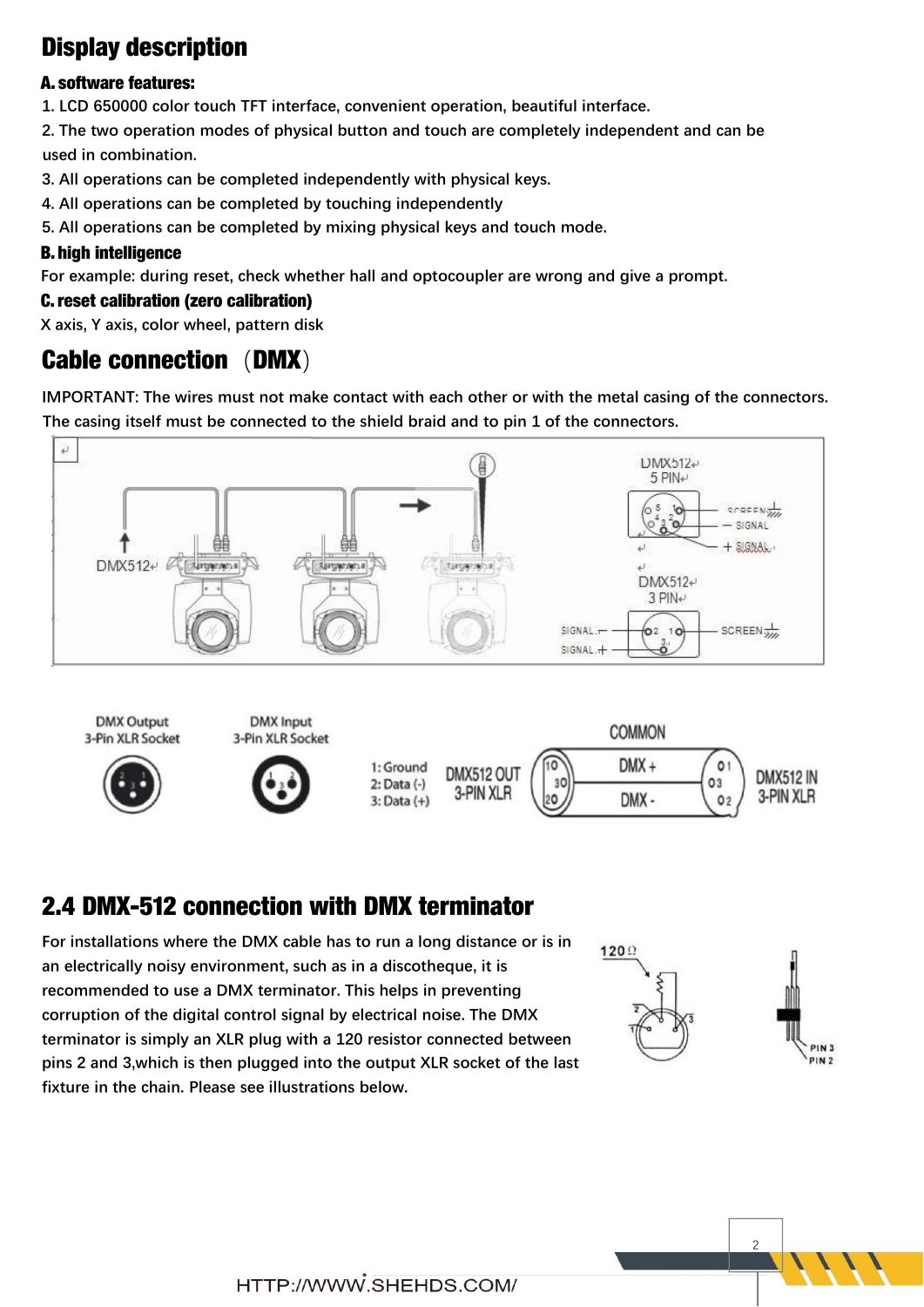Thank you for your patronage. We are confident that our excellent products and service can satisfy you. For your own safety, please read this user manual carefully before installing the device. In order to install, operate, and maintain the lighting safety correctly. We suggest that the installation and operation should be done by **the verified technician and follow the instruction strictly.**

**Every person involved with the installation,operation and maintenance**

**of this device has to:**

**-be qualified**

**-follow carefully the instructions of this manual**



CAUTION! **Keep this device away from rain and moisture!**



CAUTION! **Unplug mains lead before opening the housing!**

## Rigging (Optional)

This equipment can be positioned and fixed by clamp in every direction of the stage. Locking system makes it easy to fasten to the bracket.

Attention! Two clamps is needed to fix the equipment. Every clamp is locked by fastener of 1/4 kind. Fastener can only be locked clockwise.

Attention! Fasten a safety string to the additional hole of side aluminum piece.The secondary accessory can not hang on the delivery handle. Nip the equipment on bracket.

- Check if rigging clamp (not including the one inside) damaged or not? If stand ten times weight as the **equipment. Make sure the architecture can stand ten times weight as all the equipments, clamps, wirings and other additional fixtures.**
- Screws for clamping must be fixed firmly. Take one M12 screw (Grade 8.8 or higher) to clamp bracket, and **then screw the nuts.**
- Level the two hanging points at the bottom of clamp. Insert fastener to the bottom, lock the two levers by **1/4 rotating clockwise; then install another clamp.**
- Install on safety string which stands at least ten times weight as equipment. Terminal of the accessory is **designed for clamps.**
- **Make sure pan/tilt lock unlocked or not. Keep the distance more than 1M from equipment to flammable material or lighting source.**

 $3 \mid$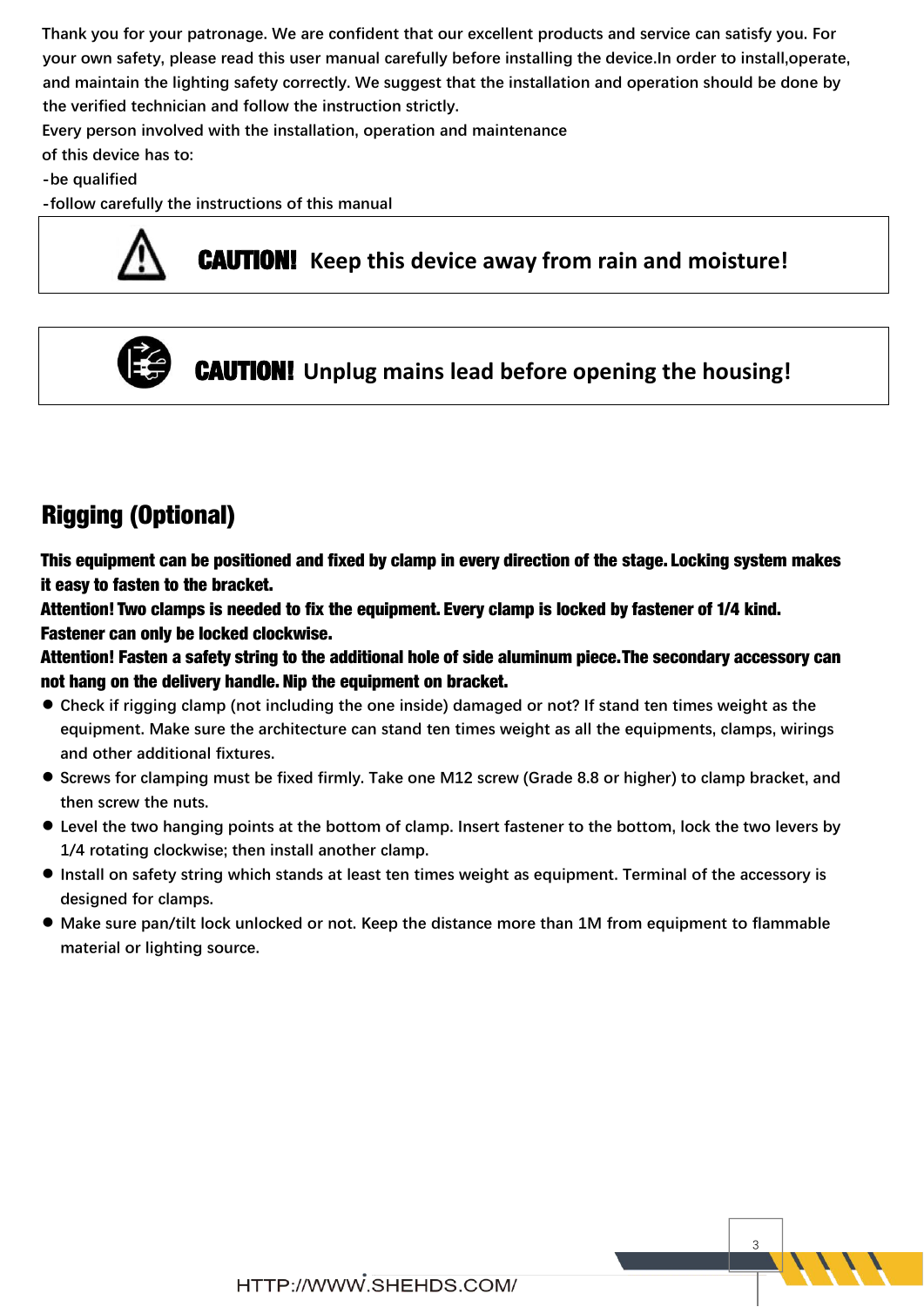## Lumen Chart:

Spot Diameter(m)  $25^\circ$  $2m$  $1<sub>m</sub>$  $3m$  $4m$  $5m$  $\overline{\mathbf{0}}$ 

#### **Lumen Chart**

| Distance (m)        | 2m   | 3m   | 5m   |
|---------------------|------|------|------|
| <b>ALL</b><br>(Lux) | 9800 | 5500 | 2200 |



#### **Lumen Chart**

| Distance (m)        | 2m    | 3 <sub>m</sub> | Ъm   |  |
|---------------------|-------|----------------|------|--|
| <b>ALL</b><br>(Lux) | 26500 | 11500          | 5600 |  |

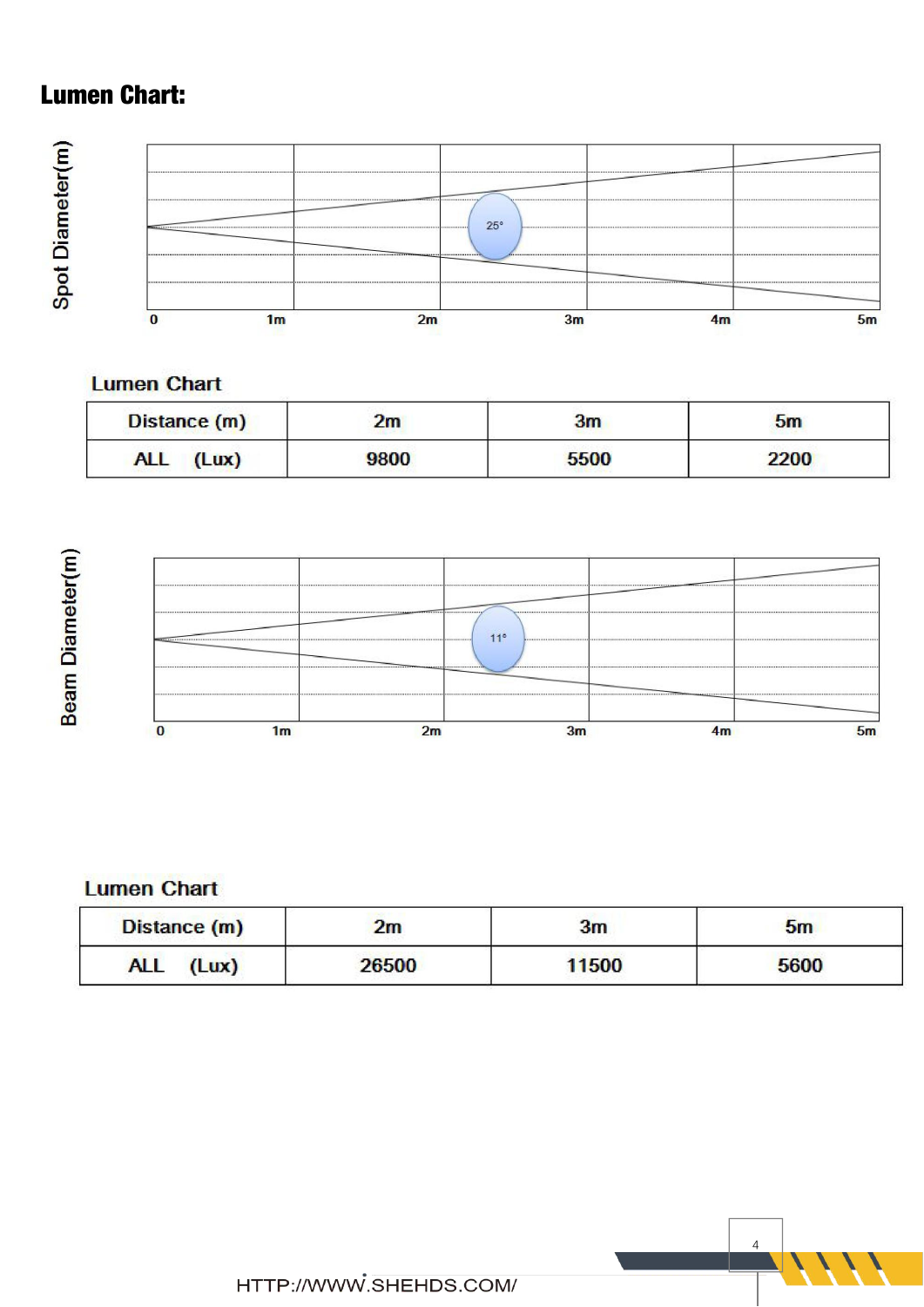| <b>Option</b>           | <b>Description</b>      |                                                       |  |
|-------------------------|-------------------------|-------------------------------------------------------|--|
| <b>DMX Address</b>      | $1 - 512$               | 1-512 press the "OK" key to enter the editing status. |  |
|                         | DMX 18Ch                | Set DMX control 18 channel mode                       |  |
| <b>Operating Mode</b>   | DMX 6Ch                 | Set DMX control 6 channel mode                        |  |
|                         | Auto                    | <b>Function auto run mode</b>                         |  |
|                         | Sound                   | <b>Function sound active mode</b>                     |  |
|                         | <b>Master Auto</b>      | The first projector lead other run auto mode          |  |
|                         | <b>Master Sound</b>     | The first projector lead other run sound active mode  |  |
|                         | Slave                   | Set projector to be slave mode                        |  |
| <b>Language setting</b> | 简体中文                    | <b>Simplified Chinese</b>                             |  |
|                         | English                 | English                                               |  |
|                         | <b>Pan Reverse</b>      | <b>ON/OFF Reverse PAN move.</b>                       |  |
|                         | <b>Tilit Reverse</b>    | <b>ON/OFF Reverse TILT mover.</b>                     |  |
|                         | <b>Display Reverse</b>  | Upside down                                           |  |
| <b>Advanced setting</b> | <b>Reset Motor</b>      | <b>Reset Motor</b>                                    |  |
|                         | <b>Factory Reset</b>    | <b>Load Factory setting</b>                           |  |
|                         | <b>Home Position</b>    |                                                       |  |
|                         | <b>Mic Sensitivity</b>  | <b>Sound active Microphone Sensitivity</b>            |  |
|                         | <b>Current Time</b>     | <b>Current Run Time</b>                               |  |
| <b>System Info</b>      | <b>Total Time</b>       | <b>Total Run Time</b>                                 |  |
|                         | <b>Current Mode</b>     | <b>Current DMX channel Mode</b>                       |  |
|                         | Temperature             | <b>Current Temperature</b>                            |  |
|                         | <b>Software Version</b> | <b>Current Version</b>                                |  |
| <b>Manual Control</b>   | <b>Manual Drive</b>     | Pan/Tilt, Dimer, Color GOBO                           |  |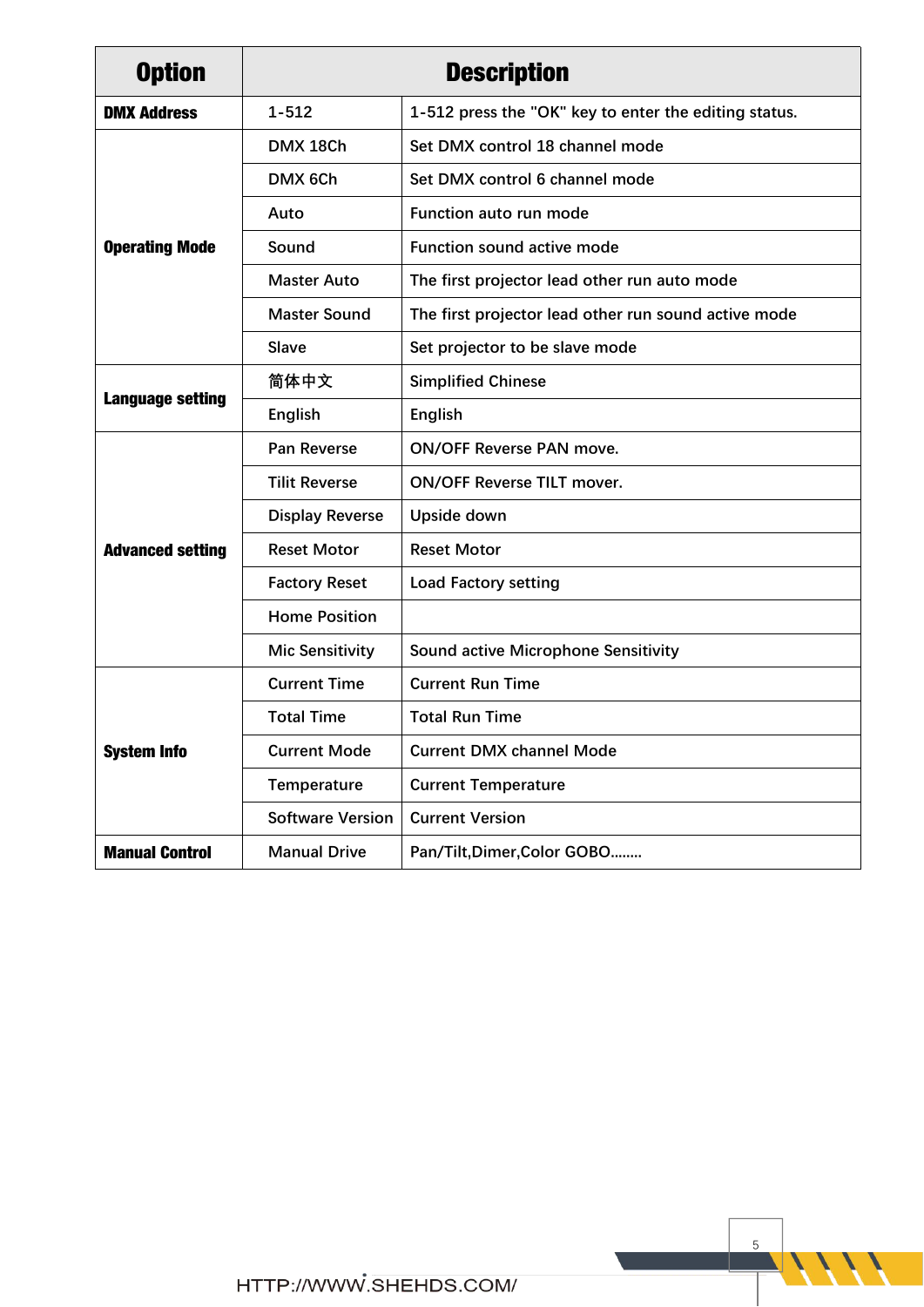## 18 Channel mode:

| <b>CH</b>       | <b>Function</b>  | <b>BRIEF</b>       | <b>Function</b>                                    |
|-----------------|------------------|--------------------|----------------------------------------------------|
| CH <sub>1</sub> | Pan              | $0 - 255$          | $0-540^\circ$                                      |
| CH <sub>2</sub> | Pan fine         | $0 - 255$          | $0-2^\circ$                                        |
| CH <sub>3</sub> | Tilt             | $0 - 255$          | $0-270^\circ$                                      |
| CH <sub>4</sub> | <b>Tilt fine</b> | $0 - 255$          | $0-1^\circ$                                        |
| CH <sub>5</sub> | P/T speed        | $0 - 255$          | <b>From fast to slow</b>                           |
| CH <sub>6</sub> | <b>Dimming</b>   | $0 - 255$          | 0-100% dimming                                     |
| CH <sub>7</sub> | <b>Strobe</b>    | $5 - 250$          | <b>From slow to fast strobe</b>                    |
|                 |                  | 251-255            | <b>Open light</b>                                  |
|                 |                  | $000 - 004$        | <b>White</b>                                       |
|                 |                  | $005 - 013$        | <b>White / Red</b>                                 |
|                 |                  | $014 - 022$        | <b>Red</b>                                         |
|                 |                  | 023-031            | <b>Red / Yellow</b>                                |
|                 | 032-040          | <b>Yellow</b>      |                                                    |
|                 |                  | 041-049            | <b>Yellow / Green</b>                              |
|                 |                  | 050-058            | <b>Green</b>                                       |
|                 |                  | 059-067            | Green / Blue                                       |
|                 |                  | 068-076            | <b>Blue</b>                                        |
| CH <sub>8</sub> | Color            | 077-085            | <b>Blue / Lemon yellow</b>                         |
|                 |                  | 086-094            | <b>Lemon yellow</b>                                |
|                 |                  | $095 - 103$        | Lemon yellow / Sky blue                            |
|                 |                  | 104-112<br>113-121 | <b>Sky Blue</b>                                    |
|                 |                  | 122-130            | <b>Sky Blue &amp; Pink</b><br><b>Pink</b>          |
|                 |                  | 131-139            | <b>White</b>                                       |
|                 |                  | 140-195            | <b>Clockwise From slow to fast</b><br>$\bigcirc$   |
|                 |                  | $200 - 255$        | <b>Anti-clockwise From slow to fast</b><br>$\odot$ |
|                 |                  |                    |                                                    |
|                 |                  | 001-007            | <b>Solid</b><br>$\bigcirc$                         |
|                 |                  | $008 - 017$        | 谷<br><b>Weave</b>                                  |
|                 |                  | $018 - 027$        | M<br><b>Woven square</b>                           |
|                 |                  | $028 - 037$        | $\bigcirc$<br><b>Circle</b>                        |
|                 |                  | 038-047            | 參<br><b>Darts</b>                                  |
|                 |                  | $048 - 057$        | 率<br><b>Circular</b>                               |
|                 |                  | 058-067            | <b>Weaving circle</b><br>靊                         |
| CH <sub>9</sub> | Gobo 1#          | 068-077            | <b>Snowflake</b><br>戀                              |
|                 |                  | $078 - 087$        | 谷<br><b>Weave Jitter</b>                           |
|                 |                  | 088-097            | $\boxtimes$<br><b>Woven square Jitter</b>          |
|                 |                  | $098 - 107$        | <b>Circle Jitter</b><br>$\bigcirc$                 |
|                 |                  | $108 - 117$        | 缕<br><b>Darts Jitter</b>                           |
|                 |                  | $118 - 127$        | <b>Circular Jitter</b><br>率                        |
|                 |                  | 128-137            | 靊<br><b>Weaving circle Jitter</b>                  |
|                 |                  | 138-147            | <b>Snowflake Jitter</b><br>戀                       |
|                 |                  | 148-200            | $\bigcirc$<br><b>Clockwise From slow to fast</b>   |

EWW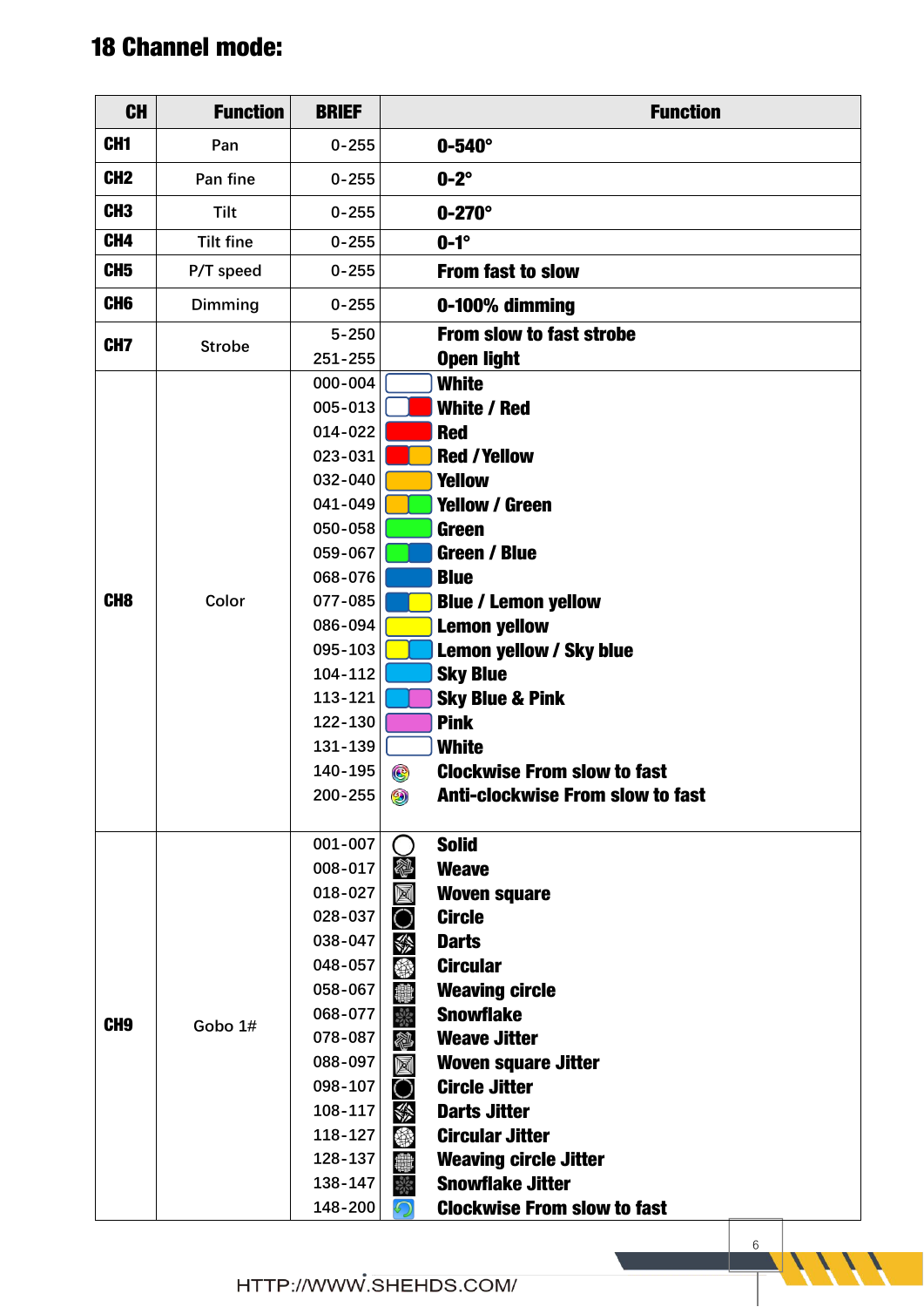|             |                       | 203-255     | $\overline{C}$           |                                  | <b>Anti-clockwise From slow to fast</b>  |
|-------------|-----------------------|-------------|--------------------------|----------------------------------|------------------------------------------|
|             |                       | 000-007     |                          | <b>Solid</b>                     |                                          |
|             |                       | 008-017     | $\frac{1}{20}$           | <b>Knot</b>                      |                                          |
|             |                       | 018-027     | $\odot$                  | <b>Machete</b>                   |                                          |
|             |                       | 028-037     | 纂                        | <b>Sunshine</b>                  | Gobo                                     |
|             |                       | 038-047     | 宗                        | <b>Star</b>                      | <b>Select</b>                            |
|             |                       | 048-057     | W                        | <b>Bar circle</b>                |                                          |
|             |                       | 058-067     | ₩                        | <b>Darts</b>                     |                                          |
|             |                       | 068-077     |                          | <b>Lollipop</b>                  |                                          |
| <b>CH10</b> | Gobo 2#               | 078-087     | $\frac{1}{20}$           | <b>Knot</b>                      |                                          |
|             |                       | 088-097     | $\overline{()}$          | <b>Machete</b>                   |                                          |
|             |                       | 098-107     | 纂                        | <b>Sunshine</b>                  | <b>Jitter</b>                            |
|             |                       | $108 - 117$ | <b>B</b>                 | <b>Star</b>                      | <b>Action</b>                            |
|             |                       | 118-127     | W                        | <b>Bar circle</b>                | <b>Slow to fast</b>                      |
|             |                       | 128-137     | ∜                        | <b>Darts</b>                     |                                          |
|             |                       | 138-147     | مرکزی<br>مولاد           | <b>Lollipop</b>                  |                                          |
|             |                       | 148-199     | $\overline{C}$           |                                  | <b>Forward Rotate(From slow to fast)</b> |
|             |                       | 204-255     | $\overline{\mathcal{O}}$ |                                  | <b>Reverse Rotate(From slow to fast)</b> |
| <b>CH11</b> | Gobo                  | $0 - 130$   | <b>City</b>              |                                  | <b>Forward flow (From slow to fast)</b>  |
|             | 2#Rotation            | 131-255     | 63                       |                                  | <b>Reverse flow(From fast to slow)</b>   |
| <b>CH12</b> | Zoom                  | $0 - 255$   | Q                        | <b>Linear Zoom</b>               |                                          |
| <b>CH13</b> | <b>Focus</b>          | $0 - 255$   | 8                        | <b>Linear Focus</b>              |                                          |
|             |                       | 008-099     | $\bigotimes$             | <b>Insert circular prism</b>     |                                          |
| <b>CH14</b> | Prism                 | 131-255     | 0                        | <b>Insert bar prism</b>          |                                          |
| <b>CH15</b> |                       | $0 - 129$   | $\Omega$                 | <b>Prism Rotate slow to fast</b> |                                          |
|             | PrismRot              | 134-255     | $\Theta$                 |                                  | <b>Prism Rotate Reverse fast to slow</b> |
| <b>CH16</b> | <b>Macro function</b> | $008 - 255$ | Color                    |                                  | <b>Macro Color and gobo auto run</b>     |
| <b>CH17</b> | Motor auto            | $008 - 255$ | 獯                        | <b>Macro motor auto run</b>      |                                          |
| <b>CH18</b> | <b>Reset</b>          | 250-255     | <b>RE</b>                | <b>Reset system</b>              |                                          |

## 6 Channel mode:

| <b>CH</b>       | <b>Function</b>       | <b>BRIEF</b>         | <b>Function</b>                                      |
|-----------------|-----------------------|----------------------|------------------------------------------------------|
| CH <sub>1</sub> | Pan                   | $0 - 255$            | $0-540^\circ$                                        |
| CH <sub>2</sub> | Tilt                  | $0 - 255$            | $0-270^\circ$                                        |
| CH <sub>3</sub> | Dimming               | $0 - 255$            | 0-100% dimming                                       |
| CH <sub>4</sub> | <b>Strobe</b>         | $5 - 250$<br>251-255 | <b>From slow to fast strobe</b><br><b>Open light</b> |
| CH <sub>5</sub> | <b>Macro function</b> | $008 - 255$          | <b>Macro Color and gobo auto run</b><br>Color        |
| CH <sub>6</sub> | Motor auto            | $008 - 255$          | <b>Macro motor auto run</b><br>猵                     |